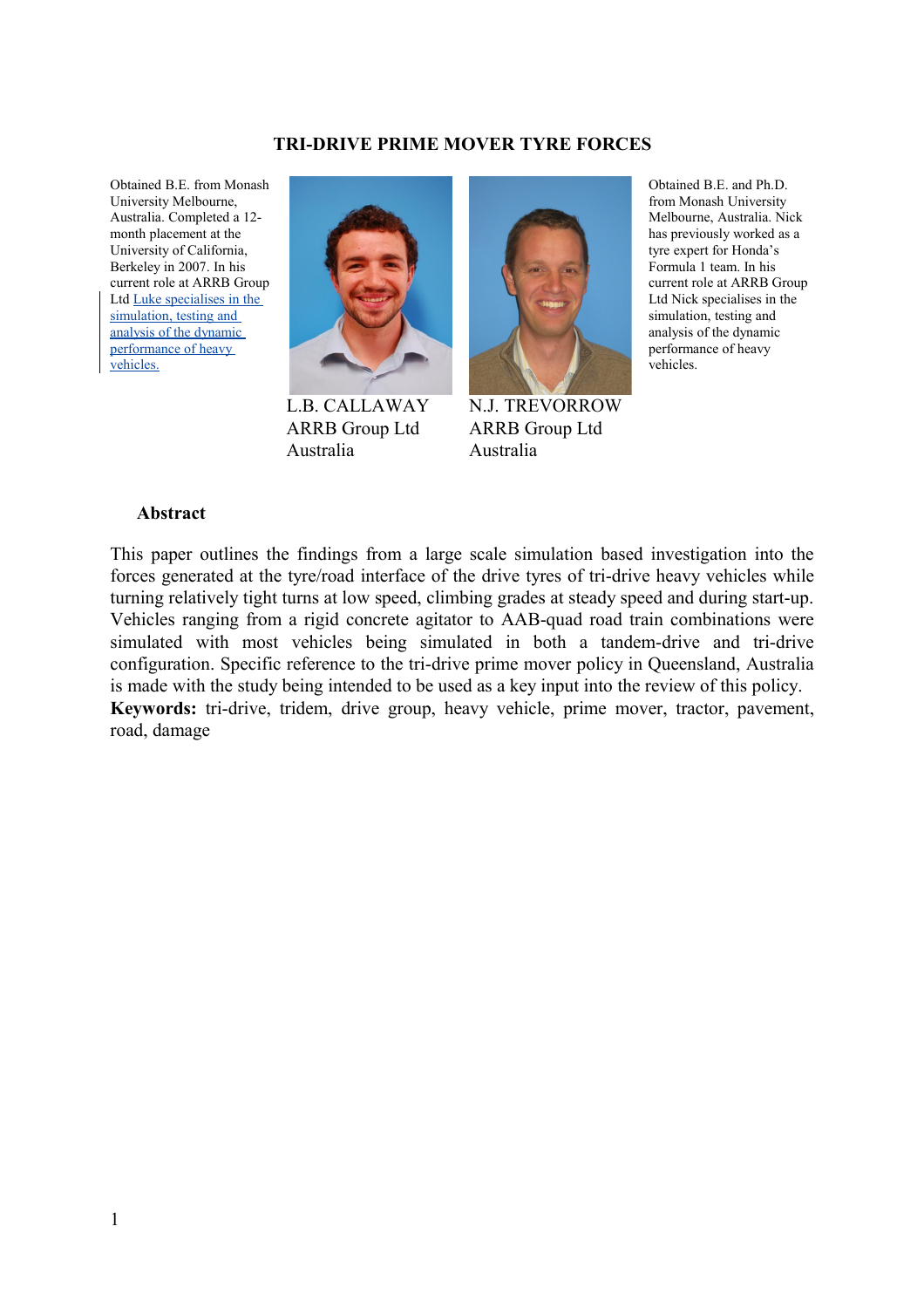## **1. Introduction**

The use of three drive axles for heavy vehicles provides the benefits of spreading vertical forces between more drive tyres in comparison to more common tandem-drive configurations. This also allows a maximum torque share of less than 50% to any one drive axle which is not possible for tandem drive vehicles. The reduction of peak torque share to any one axle is widely regarded to be particularly advantageous from a pavement damage perspective for vehicles with a relatively high gross combination mass (GCM) during start-up and when climbing grades. However there is concern about increased scrubbing forces associated with tri-drives when turning corners particularly those with a tight radius. It is for these reasons that the current Queensland Department of Transport and Main Roads (TMR) tri-drive prime mover policy restricts the use of tri-drives to combinations with a GCM of 150 tonnes or greater.

The policy of restricting the use of tri-drives to combinations with a high GCM means that if the goods being transported by large vehicles (which incorporate tri-axle trailer groups) are to be delivered to sites that are only accessible via non-road train roads, these vehicles are split between several smaller combinations which are required to make use of tandem or single axle drive prime movers. The issue with this is that sometimes the process of splitting these larger combinations up means that a tandem-drive axle group replaces a tri-axle trailer group and hence the tandem-drive axles are overloaded (Figure 1).





In order to avoid these load distribution issues industry has requested that Queensland's tridrive policy be reviewed which led to the current TMR funded project. Previously there was limited information available relating to forces generated at the tyre/road interface for tri-axle drive groups. It is for this reason that TMR engaged ARRB Group Ltd (ARRB) to simulate a wide range of vehicles with both tandem and tri-drive prime movers so that a more performance orientated approach can be incorporated into the review of TMR's tri-drive policy.

## **2. Method**

Vehicles were analysed using ARRB's multi-body dynamic simulation tool, AutoSim. A range of vehicles was simulated undertaking a series of manoeuvres, which were of particular interest in analysing road damage. The results of these simulations are reported in terms of vertical and road plane (horizontal) loads imparted on the pavement at each wheel location and relative damage coefficient for vertical loads. The comprehensive range of vehicles and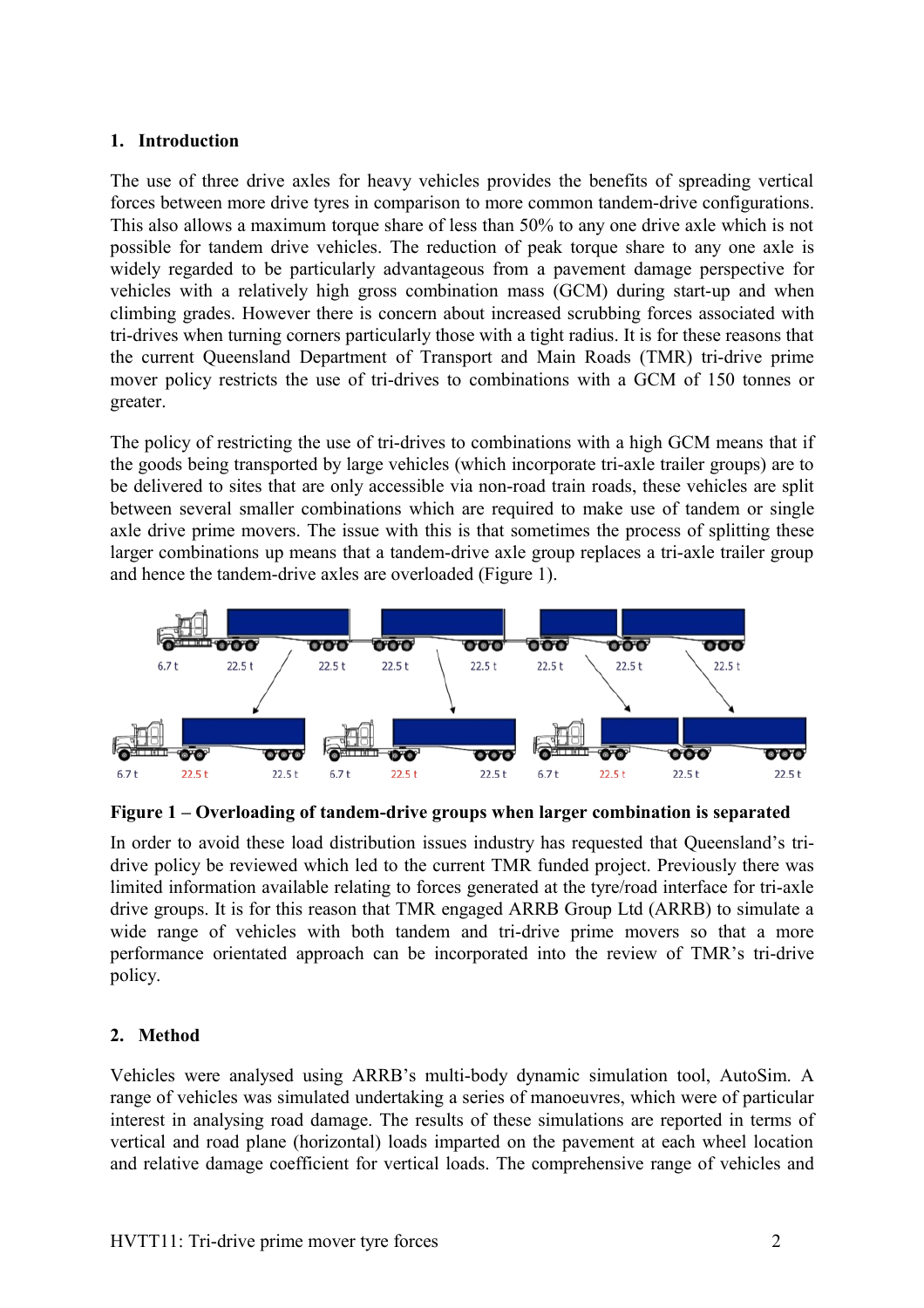manoeuvres were chosen to ensure any adverse pavement loadings were determined, either expected or unforeseen.

## **2.1 Vehicles**

The range of vehicle configurations included in the investigation is provided below:

| AB-triple         |
|-------------------|
| type 2 road train |
| BAB-quad          |
| AAB-quad          |
|                   |

The main specifications varied for each simulated manoeuvre were:

- drive axle group vertical load
- drive axle group configuration (tandem/drive) and prime-mover wheelbase
- drive axle group torque split
- gross combination mass.

In addition to these details common geometric, stiffness, mass and driveline properties were required to be defined for all vehicles. These values can be found in Tables 1 and 2 below.

|                      |               | <b>Articulated</b> | Concrete |  |
|----------------------|---------------|--------------------|----------|--|
|                      |               | vehicles           | agitator |  |
| Road/tyre $m$ (-)    |               | 0.8                |          |  |
| Prime mover          | tandem-drive  | 5.2                | N/A      |  |
| wheelbase (m)        | tri-drive     | 6.1                | 5.2      |  |
|                      | steer         | N/A                | 1.884    |  |
| Axle spacing $(m)$   | drive         | 1.370              | 1.372    |  |
|                      | trailer/dolly | 1.250              | N/A      |  |
| <b>Tyres</b>         |               | 11R22.5            |          |  |
|                      | steer         | 300,000            | 261,900  |  |
| Spring vertical      | drive         | 161,000            | 543,230  |  |
| stiffness $(N/m)$    | trailer/dolly | 300,541            | N/A      |  |
|                      | steer         | 3,728              | 2,225    |  |
| Total roll stiffness | drive         | 13,590             | 13,431   |  |
| (Nm/deg)             | trailer/dolly | 17,830             | N/A      |  |
|                      | steer         | 0.4250             | 0.4125   |  |
| Half spring          | drive         | 0.4250             | 0.4250   |  |
| spacing $(m)$        | trailer/dolly | 0.4750             | N/A      |  |
| Relative roll centre | steer/drive   | 0.600              | 0.600    |  |
| height $(m)$         | trailer/dolly | 0.701              | N/A      |  |

<span id="page-2-0"></span>**Table 1 – Critical non-driveline related vehicle parameters**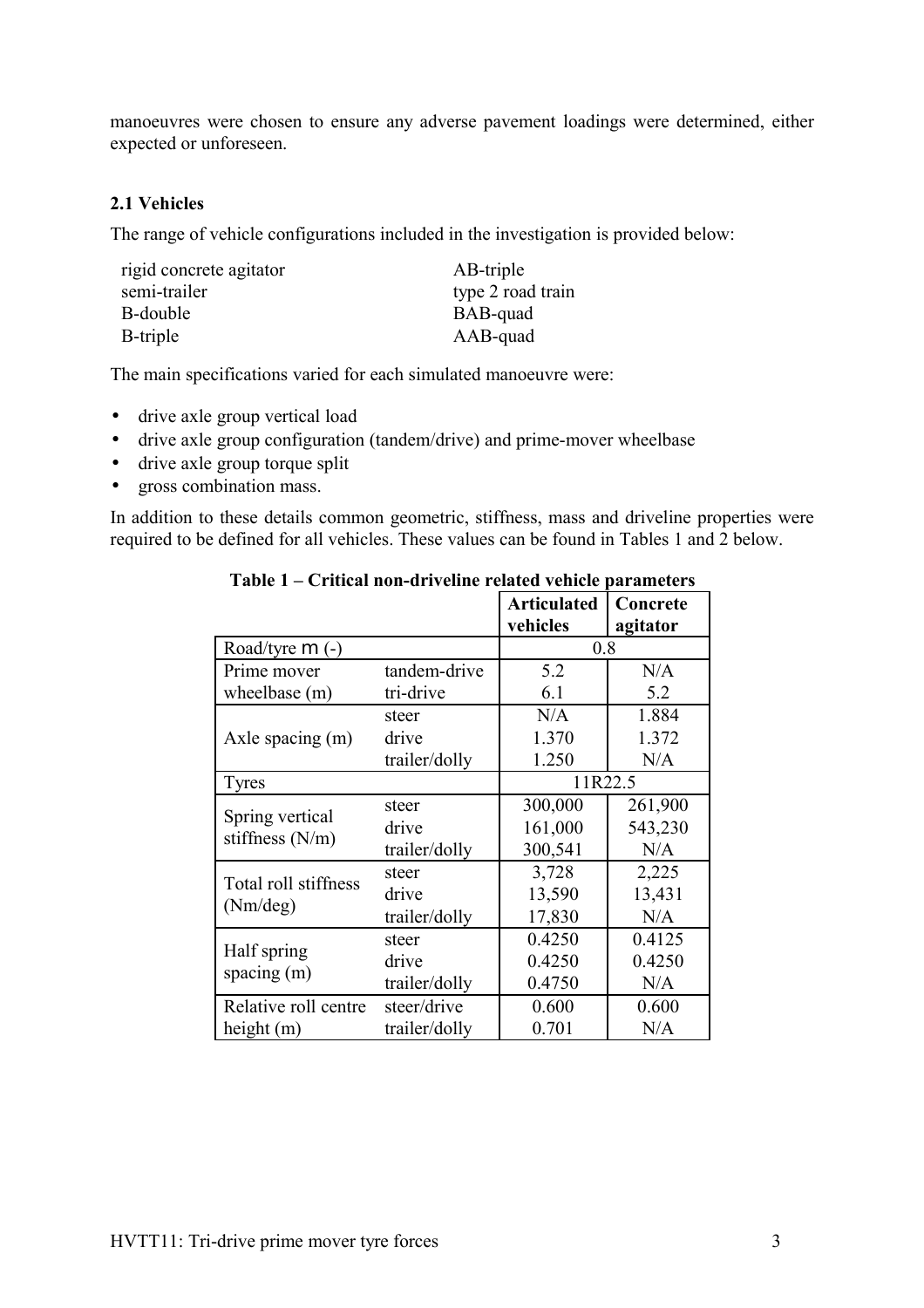|                  | <b>Clutch</b><br>engagement<br>torque (Nm) | $1st$ gear<br>ratio | Peak<br>engine<br>power (HP) | <b>Differential</b><br>ratio |
|------------------|--------------------------------------------|---------------------|------------------------------|------------------------------|
| Concrete         |                                            |                     | 410                          |                              |
| agitator         |                                            |                     |                              | 4.10:1                       |
| Semi-trailer     |                                            |                     | 50                           |                              |
| B-double         |                                            |                     |                              | 4.30:1                       |
| <b>B</b> -triple |                                            | 14.4:1              |                              |                              |
| AB-triple        | 1,350                                      |                     | 530                          |                              |
| Road train       |                                            |                     |                              | 4.56:1                       |
| (type 2)         |                                            |                     |                              |                              |
| BAB-quad         |                                            |                     | 550                          | 4.78:1                       |
| AAB-quad         |                                            |                     | 600                          |                              |

<span id="page-3-0"></span>**Table 2 – Critical driveline parameters**

ARRB's common values were used for all vehicle parameters not included in [Table 1](#page-2-0) and [Table 2.](#page-3-0) The sensitivity of results to these parameters were deemed to be very minor. The main reason for these very minor sensitivities was the nature of the specified manoeuvres which were essentially steady-state in nature, therefore dynamic vehicle properties such as inertial and damping characteristics had very little effect on results.

Some tri-drive concrete agitator parameters can be seen to differ from common values chosen for all other vehicle combinations. This is because these vehicles represent specific vehicles which currently operate on the Queensland road network and ARRB had access to specific vehicle data describing these vehicles.

Each vehicle combination was simulated with both a tri-axle and tandem axle drive configuration loaded to both general mass limits (GML) and higher mass limits (HML) with the exception of the concrete agitator which was only simulated as a twin steer tri-drive loaded to GML. In addition to this the type 2 road train was simulated at the GML loading for livestock vehicles which varies from standard GML axle loads. The tri-drive AAB-quad combination was simulated at HML axle loads for the trailer axle groups but at the GML axle load for the drive axle group. The two additional loading conditions are of interest because they represent vehicles that currently operate in Queensland.

All tri-drive vehicles were simulated with three different torque splits in order to gain further insight into how drive torque distribution affects the tyre forces generated during different manoeuvres. The three torque splits chosen for this study were:

- 50-25-25
- $\bullet$  40-30-30
- $50-50-0$

These torque splits were chosen as they represent the most common torque split configurations expected to be in use for existing tri-drive vehicles. During the literature review completed at the start of the project it was found that some manufacturers claimed that an even torque split (33-33-33) is achieved for some vehicles, however these claims were based on theoretical grounds and no experimentally based evidence was found. Because of the conjecture over whether or not an even torque split can be achieved in practice it was decided that vehicles would be simulated with a 40-30-30 torque split instead as this theoretically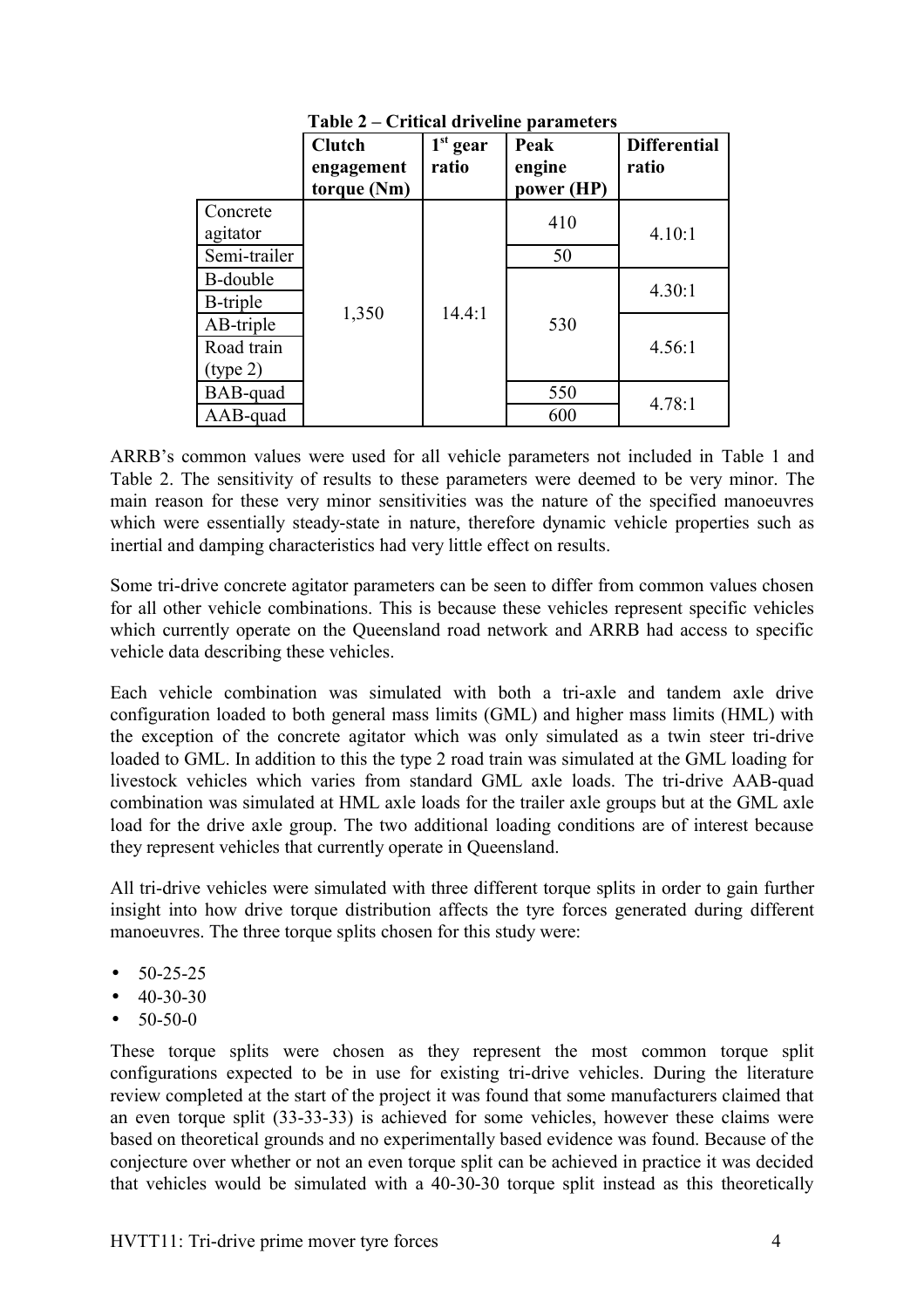represents a worst case from a pavement damage standpoint. All tandem drive vehicles were simulated with a 50-50 torque split.

## **2.2 Manoeuvres**

There are three categories of manoeuvre that are of particular interest when analysing the pavement damaging effects of tri-axle drive groups. These are tight turns, ascending grades and start-up.

During relatively tight turns tri-drives theoretically generate larger road plane forces due to increased scrubbing forces, which result from the additional drive axle. Scrubbing forces occur due to individual wheels being forced to follow a path that is not perpendicular to their axis of free rotation (Figure 2).



**Figure 2 – Scrubbing forces acting on an axle group**

For this study a 12.5 m 90° turn was selected. The corner geometry was adopted from the Performance Based Standards (PBS) low speed turn manoeuvre. Vehicles were simulated driving through the corner at a steady speed of five km/h.

Increased scrubbing forces are not only a concern in terms of shear loading to the pavement but also introduce the potential for increased vertical loading. This is because any axle subject to a net lateral force transfers vertical load from one wheel to another until the moments acting about a vertical plane along the length of the axle reach equilibrium (Figure 3). This depends on the roll centre height and track width. A net acceleration on the body supported by the axle need not be present and hence scrubbing forces alone can cause load transfer.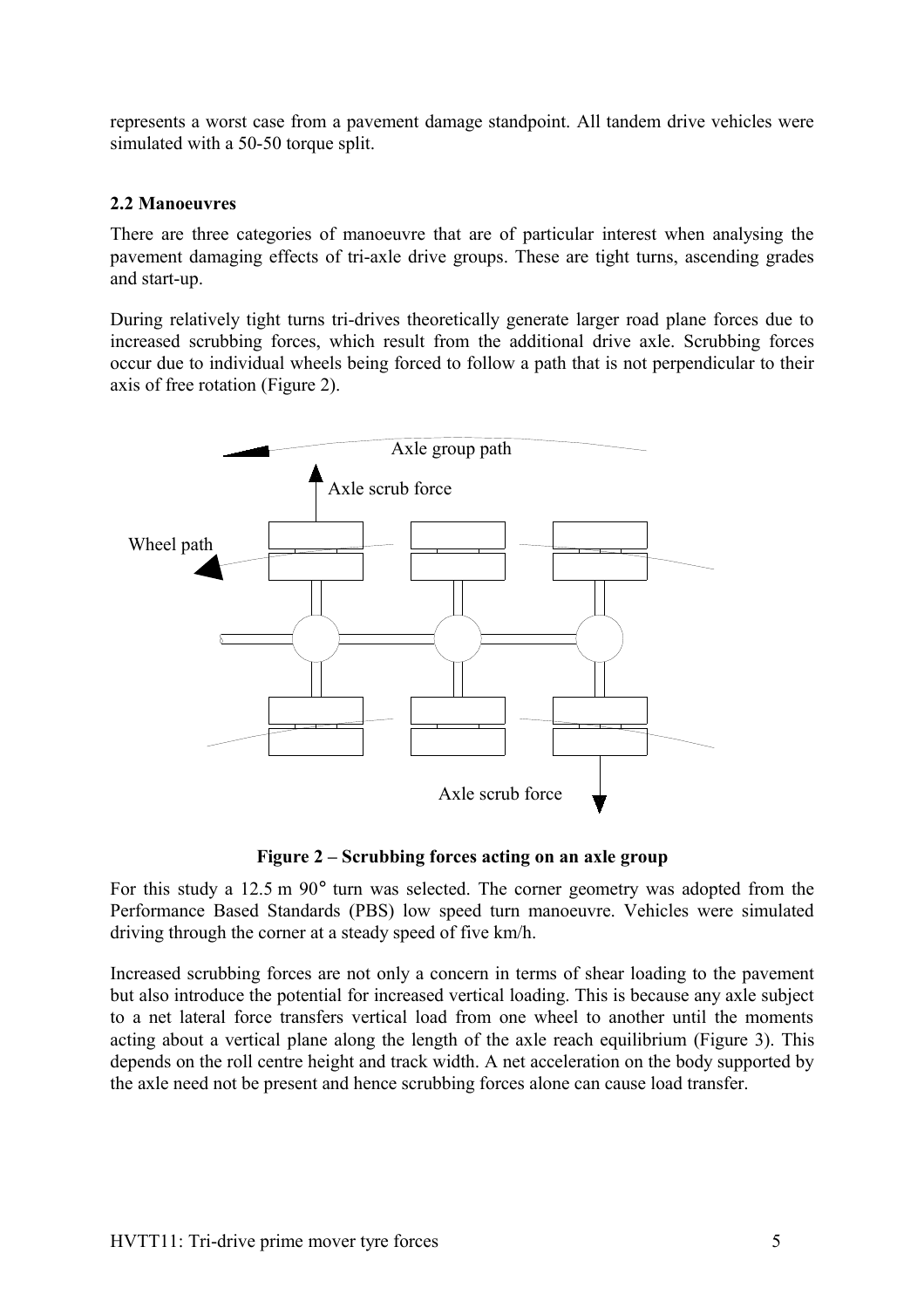**STATIC** 

TURNING



**Figure 3 – Vertical load transfer due to scrubbing forces**

Tri-drives with a maximum torque share of less than 50% to any one axle theoretically provide the benefit of reduced pavement damage when climbing grades and during start-up due to reduced force being applied to any one tyre for a given engine torque. This is of particular interest for large combinations where the gravitational force apposing the vehicles driveline is relatively large and there is an increased risk of pavement damage. Although this theory has been validated previously (Prem et al. 2000) there has been little in depth work, which addresses a wide range of grade severities and gross masses.

All vehicles were simulated climbing 1%, 2% and 5% grades while the B-triples and vehicles lighter than the B-triples were also simulated climbing 6.5% and 10%. Larger vehicles were not simulated climbing the more severe grades as these grades are not present on the routes that the larger combinations are allowed to operate on. Vehicles were simulated climbing grades at a steady speed of five km/h.

In addition to each manoeuvre being simulated at steady speed, start-up was also simulated during each manoeuvre. Acceleration profiles for start-up were generated using ARRB's driveline simulation package. Vehicles were accelerated with a suitable margin from the wheel slip condition taking into account the likelihood of drivers moving off in a more cautious manner for heavier combinations. Although this technique provides a best estimate of 'normal' driver behaviour the method is not based on driver behaviour studies or real world measurement. It is for this reason that start-up results should be taken as indicative only. Startup results are beyond the scope of this paper and are therefore not discussed.

# **2.3 Damage analysis**

For each simulated manoeuvre, time histories of the forces generated at the tyre/road interface were calculated. Forces were separated into three principal directions: vertical, lateral and longitudinal. From these time histories the peak force generated in each direction by each dual tyre was determined. Pavement damage due to vertical loads was assessed using the power laws with a vertical load damage exponent of four, which is used to represent rural sprayed seal unbound granular pavements typically used in Australia. The drive group of the tandemdrive semi-trailer loaded to GML was used as the reference for all relative damage calculations.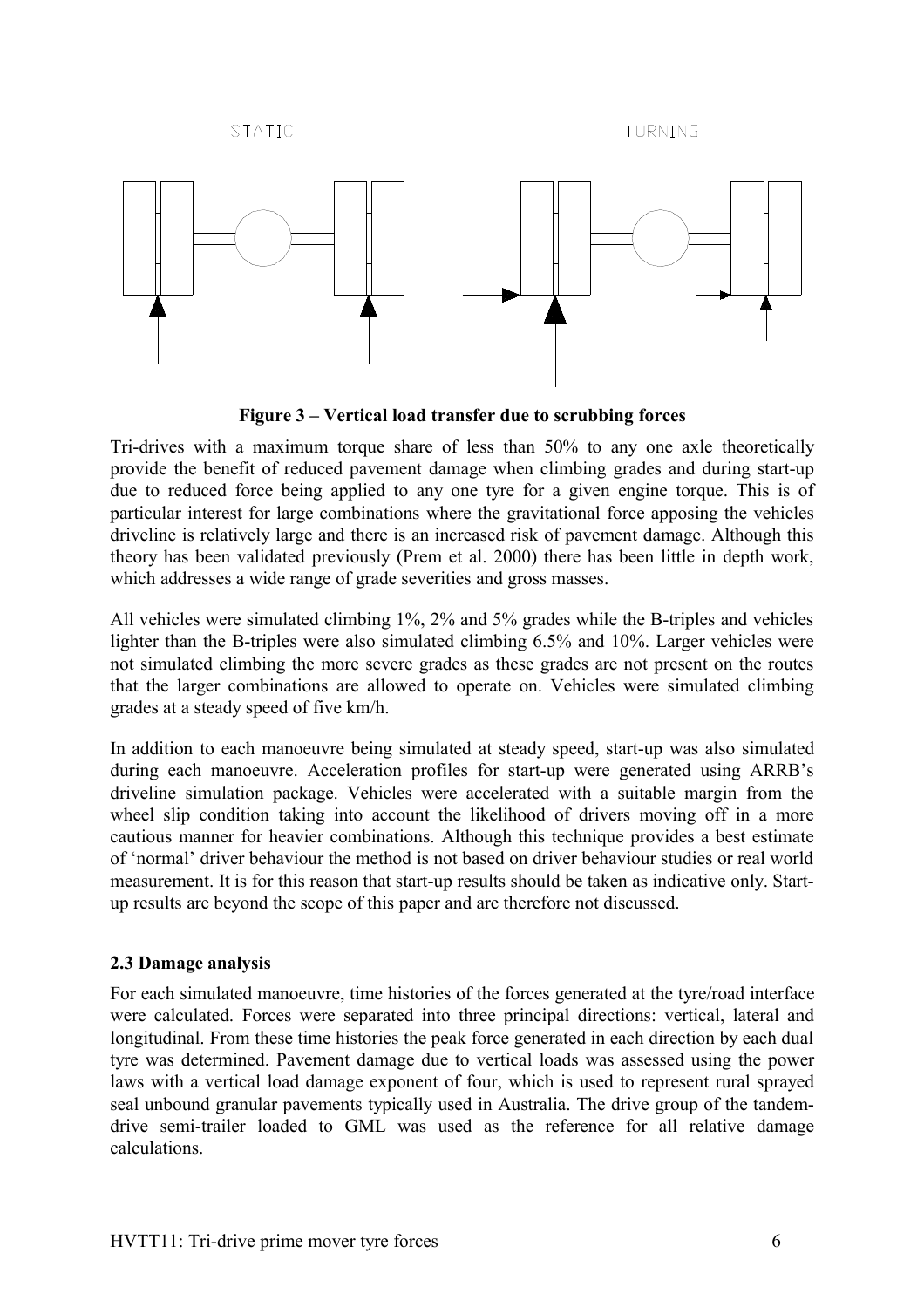Currently there is no agreement on the link relating road plane forces to pavement damage. A common tool used to determine pavement responses from tyre loads is CIRCLY. It has been applied in a relative pavement surface damage calculation by assuming that the number of allowable loadings in the plane of the road a chip seal can sustain is proportional to the inverse of peak tensile strain in the plane of the road raised to the power of five (Prem et al. 2000). There is general agreement that this link between the critical strains in the pavement layers and pavement wear has not been validated with real wear or damage data (Pearson & Leydon 2004, Vuong et al. 2002). It is for this reason that relative pavement damage due to road plane forces was assessed via the comparison of force magnitudes directly rather than calculating theoretical relative damage.

### **3. Results**

The drive, scrubbing and vertical forces for a tri-drive semi-trailer with a 50-25-25 torque split loaded to GML undergoing a 12.5 m radius, 90° right-hand turn on 0% grade can be seen in Figures 4 to 6. Force direction and wheel notation are as follows:

 $FXT =$  wheel drive force  $(N)$  $FYT =$  wheel scrub force  $(N)$  $FZT$  = wheel vertical load (N)  $FXYT = wheel total road plane force (N), FXYT = (FXT2 + FYT2)^{1/2}$  $A# =$ axle number  $L = left$  wheel  $R =$  right wheel.

For example, 'FXTA2L' refers to the drive force applied to the pavement by the left wheel of the second axle.



**Figure 4 – Individual wheel drive force time history**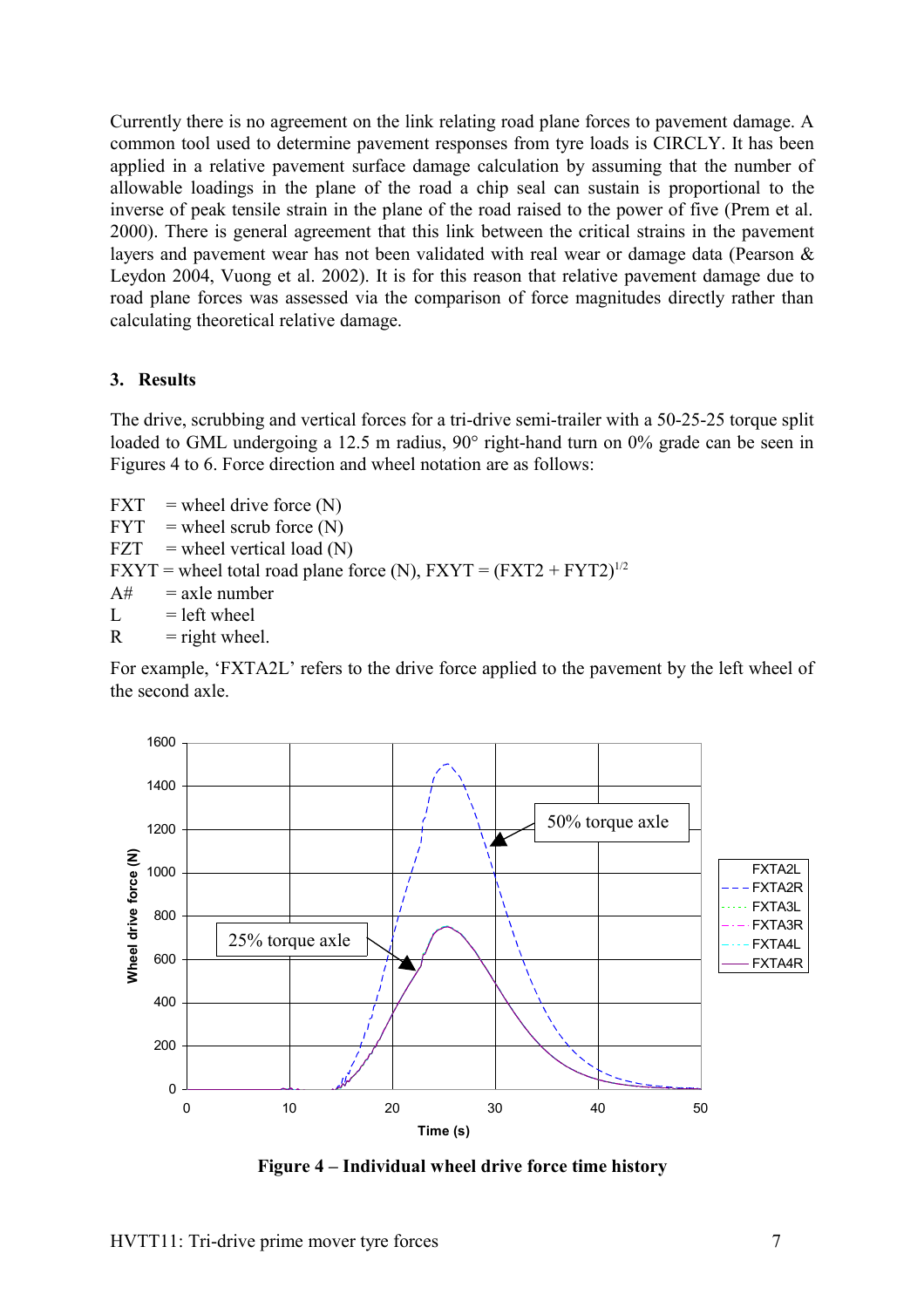





**Figure 6 – Individual wheel vertical force time history**

In addition to these individual force components the road plane forces (drive and scrub) were resolved into a single road plane force.

To assist in interpreting this very large volume of data, colour-graduated tables for each manoeuvre were created. This allowed the larger forces of interest to be quickly identified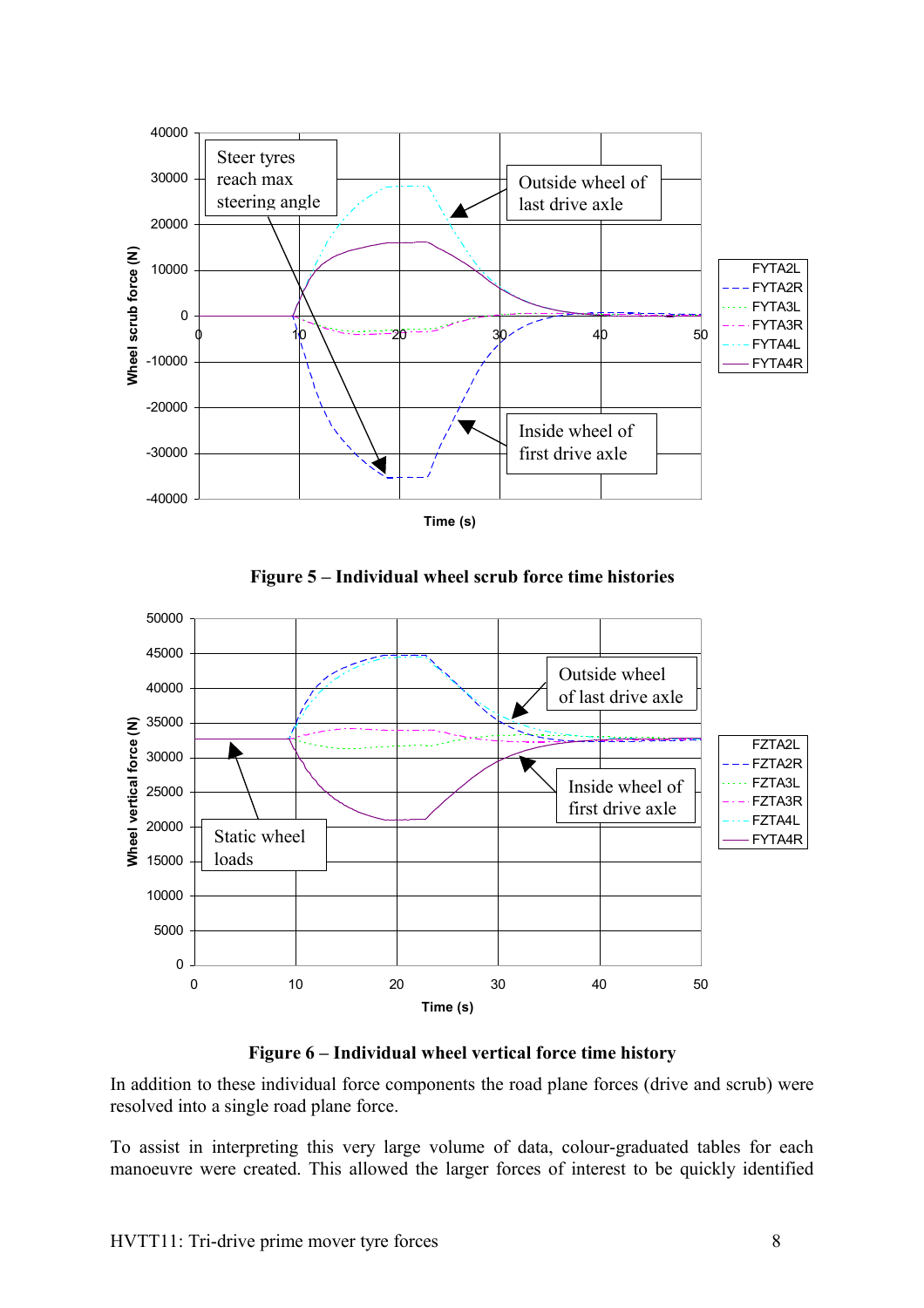using a scale where lighter shading denotes a small force and darker shading denotes a large force.

|                   |       | GML                    |                          | HML                      |                        |                          |                          |
|-------------------|-------|------------------------|--------------------------|--------------------------|------------------------|--------------------------|--------------------------|
|                   |       | Steer axle<br>FXYT (N) | Drive axle 1<br>FXYT (N) | Drive axle 2<br>FXYT (N) | Steer axle<br>FXYT (N) | Drive axle 1<br>FXYT (N) | Drive axle 2<br>FXYT (N) |
| Semi-trailer      | Right | $\Omega$               | 5197                     | 5197                     | 0                      | 5564                     | 5564                     |
|                   | Left  | $\Omega$               | 5197                     | 5197                     | 0                      | 5564                     | 5564                     |
| B-double          | Right | 0                      | 7640                     | 7640                     | 0                      | 8315                     | 8315                     |
|                   | Left  | 0                      | 7640                     | 7640                     | 0                      | 8315                     | 8315                     |
|                   | Right | 0                      | 10174                    | 10174                    | 0                      | 11152                    | 11152                    |
| <b>B-triple</b>   | Left  | $\mathbf 0$            | 10174                    | 10174                    | $\mathbf 0$            | 11152                    | 11152                    |
|                   | Right | 0                      | 12185                    | 12185                    | 0                      | 13231                    | 13231                    |
| AB-triple         | Left  | $\Omega$               | 12185                    | 12185                    | 0                      | 13231                    | 13231                    |
|                   | Right | 0                      | 14209                    | 14209                    | 0                      | 15174                    | 15309                    |
| Type 2 road train | Left  | 0                      | 14209                    | 14209                    | 0                      | 15174                    | 15309                    |
| $\ast$            | Right | $\mathbf 0$            | 16227                    | 16227                    |                        |                          |                          |
| Livestock RT      | Left  | $\mathbf 0$            | 16227                    | 16227                    |                        |                          |                          |
| BAB-quad          | Right | $\mathbf 0$            | 15065                    | 15065                    | 0                      | 16655                    | 16655                    |
|                   | Left  | 0                      | 15065                    | 15065                    | 0                      | 16655                    | 16655                    |
|                   | Right | 0                      | 17506                    | 17506                    | 0                      | 19406                    | 19406                    |
| AAB-quad          | Left  | $\mathbf 0$            | 17506                    | 17506                    | 0                      | 19406                    | 19406                    |

#### Climbing a 5% grade at a steady speed of 5 km/h

\* The livestock road train combination was only simulated at the GML loading condition for livestock vehicles **Figure 7 – Individual wheel peak road plane force: tandem-drive**

Figure 7 shows an example of the maximum road plane forces for each tandem-drive vehicle climbing a straight 5% grade at a steady speed of five km/h. The white force magnitude numbers indicate the vehicles for which 5% was the maximum grade simulated. Peak force colour tables were generated for all manoeuvres for both tri-drive and tandem-drive configurations.

### **4. Discussion**

[Table 3](#page-8-0) summarises the relative findings of the investigation. A tick indicates that the vehicle showed favourable results for the particular manoeuvre and load direction. Multiple ticks in the same row indicate equal performance. It should be noted that the relative performance indicated in [Table 3](#page-8-0) relates to the specific static axle group mass simulated and may change for different static axle group masses. For the static axle group masses simulated, individual axles within a tri-drive group carried less mass than the individual axles within a tandemgroup as per GML and HML guidelines.

|              |                       | <b>Tandem-drive</b> | <b>Tri-drive</b>     |  |                |  |
|--------------|-----------------------|---------------------|----------------------|--|----------------|--|
| Torque split |                       | $50 - 50$           | $50-25-25$   50-50-0 |  | $40 - 30 - 30$ |  |
| Low speed    | Peak road plane force |                     |                      |  |                |  |
| turn         | Peak vertical force   |                     |                      |  |                |  |
| Climbing     | Peak road plane force |                     |                      |  |                |  |
| grades       | Peak vertical force   |                     |                      |  |                |  |

<span id="page-8-0"></span>

|  |  | Table 3 – Summary of findings |  |  |
|--|--|-------------------------------|--|--|
|--|--|-------------------------------|--|--|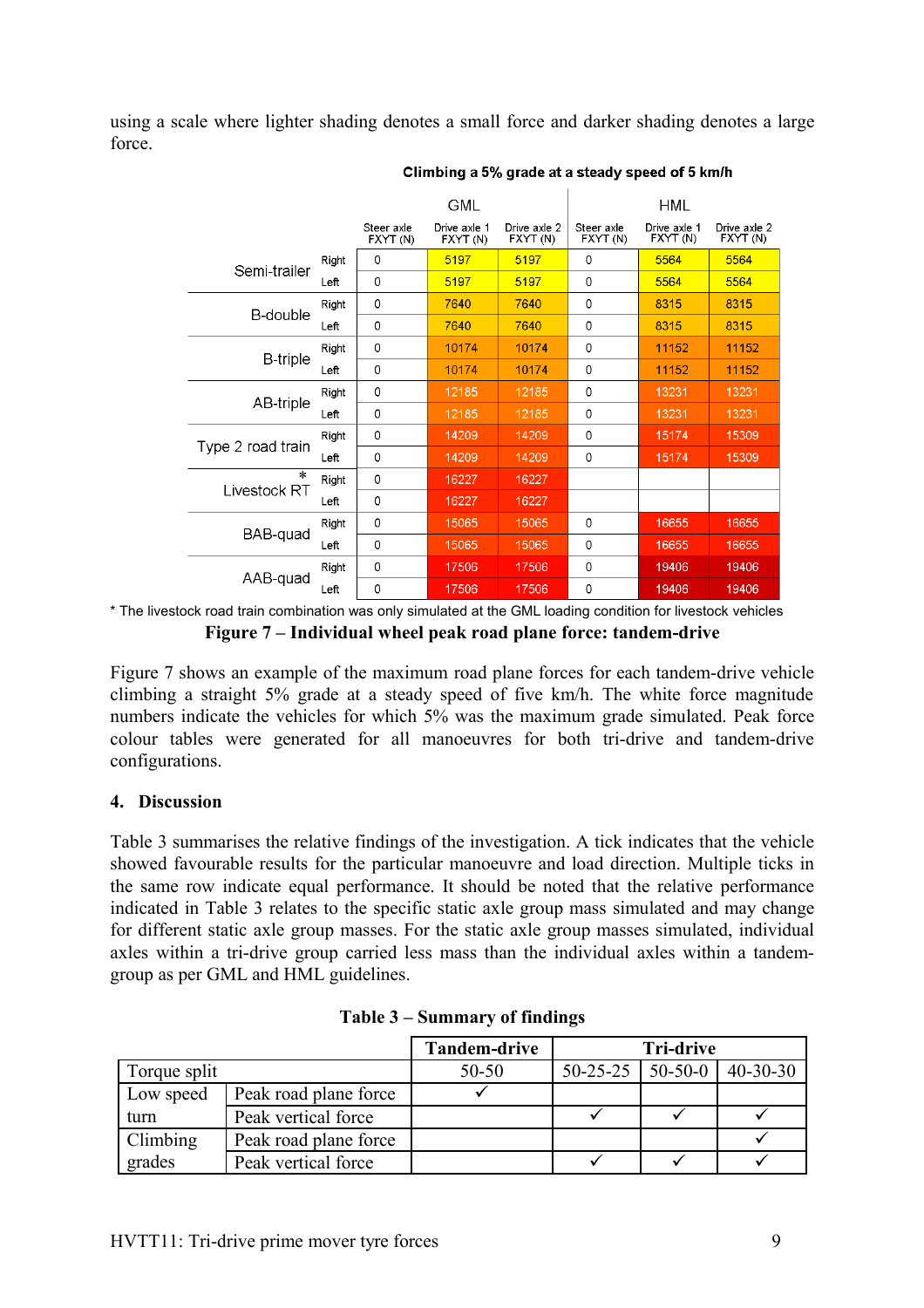Further discussion of the trends outlined in [Table 3](#page-8-0) is provided in the following sections.

## **4.1 Low speed turn**

The results showed that gross combination mass and torque split had a small effect on both the road plane forces and the vertical forces imparted on the pavement whilst negotiating a low speed turn at a steady speed of five km/h.

The differences between the peak drive group road plane forces for the tri-drive semi-trailer combinations and the tri-drive AAB-quad combinations were found to be less than 1% which is not considered high enough to conclude that gross mass makes any noticeable difference to pavement damage due to tractive and scrub forces for low speed tight turns with a radius of 12.5 m or greater on flat ground.

Comparison of road plane forces between like combinations with tandem and tri-drive prime movers showed that on average the tri-drive vehicles loaded to GML undertaking the low speed turn at steady speed resulted in road plane forces that were 1.55 times higher than the equivalent tandem-drive vehicle loaded to GML with a standard deviation of 0.04. For HML loading the average ratio was found to be 1.63 with a standard deviation of 0.03. The increased ratios for HML loading can be explained by a larger individual static axle loading increase from GML to HML for tri-drives than there is for tandem-drives. The higher road plane forces resulting from tri-drives undertaking the low speed turn can be attributed to increased scrubbing.

Relative damage calculations for vertical loads showed that the highest relative damage number for the tri-drive vehicles was 0.94 relative to the tandem-drive semi-trailer loaded to GML and that all tandem drive vehicles had a relative damage number of one or greater. This indicated that tri-drives are less damaging to the road during low speed turns as a result of vertical loads. Tri-drive vehicles loaded to GML were found to result in relative damage numbers of approximately 0.6, whereas tri-drive vehicles loaded to HML were found to result in relative damage numbers ranging from 0.91 to 0.94. Although tri-drive vehicles experience more load transfer between drive wheels due to 'jacking', the relative damage numbers of less than one can be explained by the fact that even when loaded to HML, tri-drives have a lower static axle load per drive axle (8.25 tonnes per axle for tandem groups loaded to GML and 7.5 tonnes per axle for tri groups loaded to HML).

# **4.2 Climbing straight grades**

The simulations showed that tri-drive combinations with a 40-30-30 torque split resulted in lower road plane forces than the equivalent tandem-drive vehicle on all grades with the tridrives resulting in 0.82 to 0.90 times the peak road plane force of the equivalent tandem-drive vehicle depending on the grade and gross mass. Tri-drive combinations with a 50-25-25 or a 50-50-0 torque split were found to result in higher road plane forces than the equivalent tandem-drive vehicle for all grades with the tri-drives resulting in 1.02 to 1.12 times the peak road plane force of the equivalent tandem-drive combination. It is expected that this increased road plane force is due to the increased mass of the tri-drive vehicles as the maximum proportion of the engine torque delivered to any one axle (50%) is the same for the tandem and tri-drive vehicle.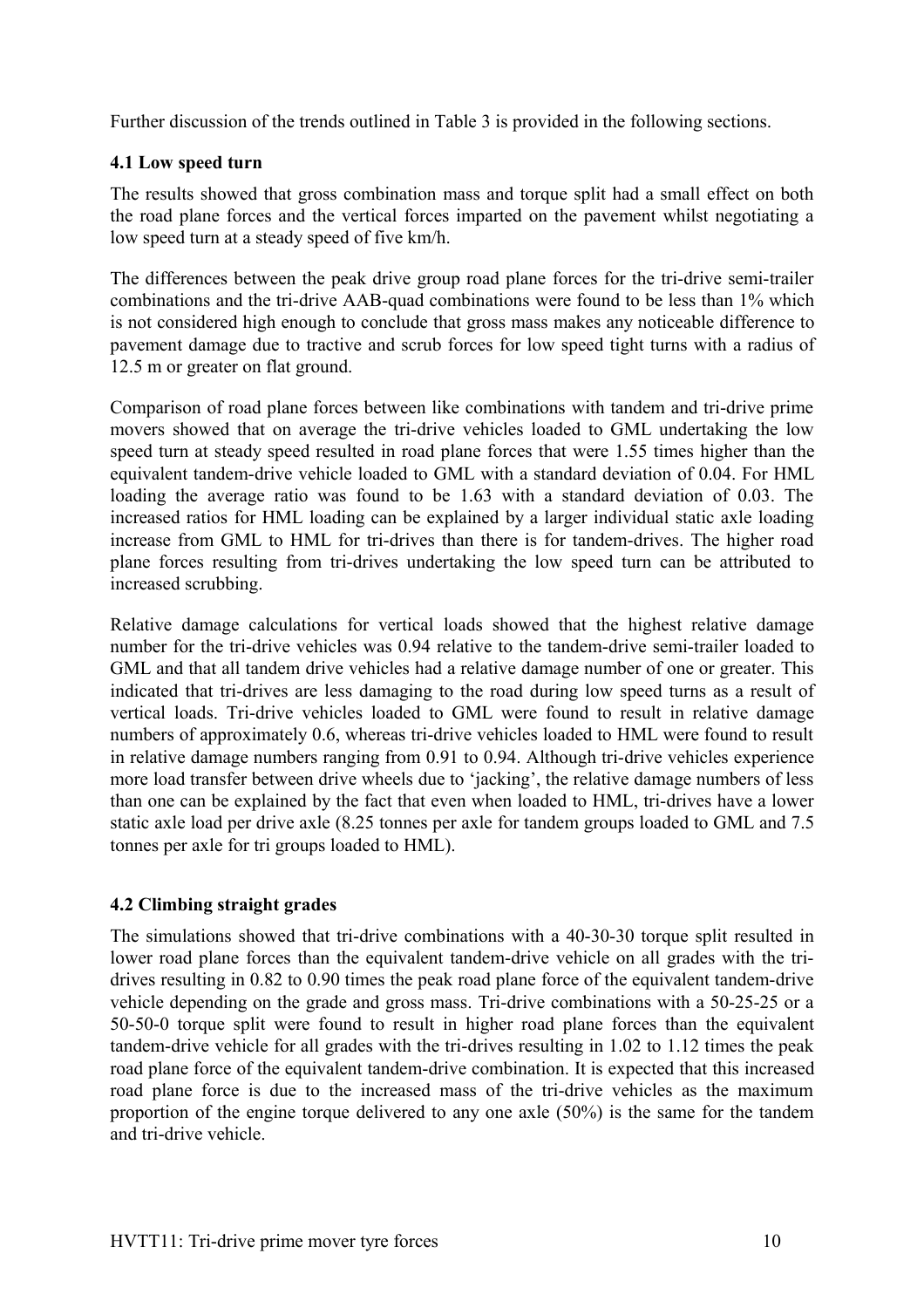It was also noted that there was a correlation between the ratio of drive group loading and gross mass and the relative road plane forces between tri-drive and tandem drive vehicles. For a given static drive group vertical loading (GML or HML) the ratio between tri-drive and tandem-drive road plane forces was found to decrease with an increase in gross mass. This finding indicates an reduced advantage for tandem-drives over tri-drives with a 50-25-25 or 50-50-0 torque split and an increased advantage of tri-drives with a maximum torque share of less than 50% (40-30-30 torque split or other) over tandem-drives in terms of the maximum tractive force when climbing grades for heavier vehicles.

Relative damage analysis for vertical loads showed that all tri-drive vehicles resulted in a relative damage of less than one in comparison to the tandem-drive semi-trailer loaded to GML with relative damage generally noted to increase with gross mass and grade for a given static drive group loading. Relative damage numbers for tri-drive vehicles ranged from 0.42 to 0.49 for GML loading and from 0.72 to 0.78 for HML loading for all grades and combination types. All tandem-drive combinations were found to have a relative damage coefficient of one or greater on all grades simulated. The damage numbers of less than one can be attributed to the lower static force per individual drive axle for tri-drive vehicles. This trend is not expected to hold for equal static vertical load per axle due to pitching and load transfer characteristics.

## **4.3 Comparison between manoeuvres**

It was found that both the peak vertical and peak road plane forces generated during the low speed turn were larger than the peak forces generated on the maximum grade that each vehicle was simulated on. Peak vertical forces were higher during the low speed turn due to 'jacking', whereas the larger road plane forces generated during a low speed turn can be attributed to scrubbing forces. Peak road plane forces were found to be of a similar magnitude for tandem vehicles undertaking the low speed turn and climbing a 10% grade. The road plane forces generated by tri-drive vehicles during the low speed turn were found to be significantly higher than those resulting from climbing the 10% grade.

# **5. Conclusions**

Results showed that gross mass and torque split had little effect on the peak road plane forces generated during low speed turns. Tri-drive vehicles were found to generate larger road plane forces than the equivalent tandem-drive vehicle with the forces being 1.55 times larger on average for tri-drive vehicles loaded to GML and 1.63 times larger on average for HML loading. Higher road plane forces for tri-drives can be attributed to increased 'scrubbing' during turns.

Tri-drive vehicles which incorporate a torque share of 50% were found to provide little or no benefit over tandem-drive vehicles in terms of reducing peak road plane forces when climbing grades at steady speed. Tri-drive vehicles with a 40-30-30 torque split were found to result in road plane forces that were 10% to 18% lower than the equivalent tandem-drive vehicle depending on the grade and gross mass.

Relative damage calculations showed for vertical loads that tri-drive vehicles resulted in lower relative damage numbers than all tandem drive vehicles on all grades and during the low speed turn at steady speed. This was concluded to be mainly due to a lower static load per drive axle. Comparison with relative damage calculations for static individual axle loads